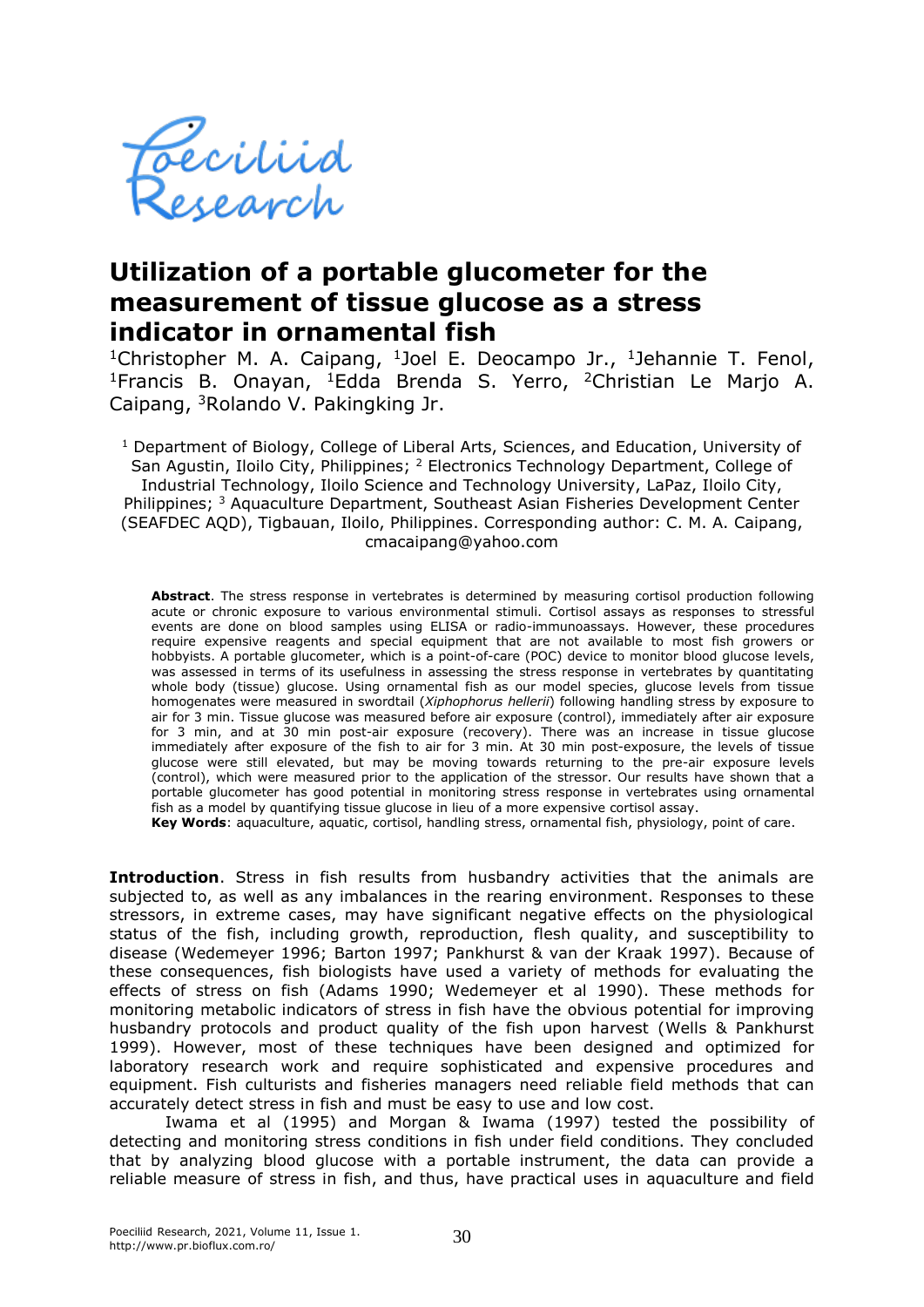monitoring activities. Comparative studies done by Wells & Pankhurst (1999) on the efficiency of portable devices and laboratory-based assays in monitoring blood glucose and lactate in fish showed strong correlation between the two methods. Moreover, they pointed out that these portable devices offer advantages in terms of portability, simplicity of use, and the ability to use fresh, unprocessed blood in micro-volumes.

From the standpoint of aquaculture, the industry will greatly benefit from standardizing the methods in assessing stress conditions through the use of these devices. However, the aquaculture industry is not only composed of rearing food fish. This industry also encompasses the ornamental fish industry, which is a multibillion-dollar business with a demand equivalent of at least 10 billion USD (Dey 2016). Given the importance of the ornamental fish industry, the role of stressors in the husbandry of ornamental fish must not be overlooked because these can affect productivity. There is limited information on stress physiology in ornamental fish, more so on the use and impacts of these portable devices in assessing stress in ornamental fish. To answer these research gaps, this study aimed to determine the feasibility of using a portable glucometer in measuring glucose as an index of the stress response in ornamental fish using swordtail (*Xiphophorus hellerii*) as a model organism. In addition, this study aimed to determine the usefulness of the whole fish as the biological material for measuring glucose levels from small-sized fish.

**Material and Method**. A portable battery-operated blood glucose meter designed for personal use was evaluated for measuring whole body tissue glucose in fish. The portable glucometer (OneTouch Select Plus Simple®, LifeScan Europe GmbH, Switzerland) records glucose levels in the range 20–600 mg dL<sup>-1</sup> (approximately 1–30 mmol L<sup>-1</sup>). The disposable test strip works when glucose in the blood or homogenized tissue sample mixes with the enzyme glucose oxidase in the test strip and a small electric current is produced. The strength of this current is correlated with the amount of glucose in the sample. The glucometer measures the current, calculates the glucose level and displays the result. Approximately 1  $\mu$  of the sample may be analyzed in the temperature operating range of 10 to  $40^{\circ}$ C.

Mixed sex juvenile swordtail (*X. hellerii*, average weight: 0.34 g) were subjected to severe handling stressor by holding them out of water in a dipnet for 3 min (Caipang et al 2014) and then returned back to the rearing container for recovery and monitoring. 7 fish were sampled before (non-stressed fish, control), immediately after air exposure and 30 min after air exposure for whole tissue glucose. All procedures employed in the study followed the institutional and national guidelines on responsible handling and welfare of fish in research. Figure 1 shows the schematic diagram of the procedure that was employed in the study.

Data are presented as means  $\pm 1$  SD where appropriate. Student's t-test for independent samples was used to compare the tissue glucose levels immediately after the application of the stressor and recovery with the pre-stress (control) levels. All statistical computations were performed at the 0.05 level of significance using the statistical package of Microsoft Excel 2010.

**Results and Discussion**. A portable glucometer was used to measure glucose levels from tissue homogenates of ornamental fish as a means of assessing responses of the host following exposure to air as a handling stress. Figure 1 shows the protocol that was developed using this approach.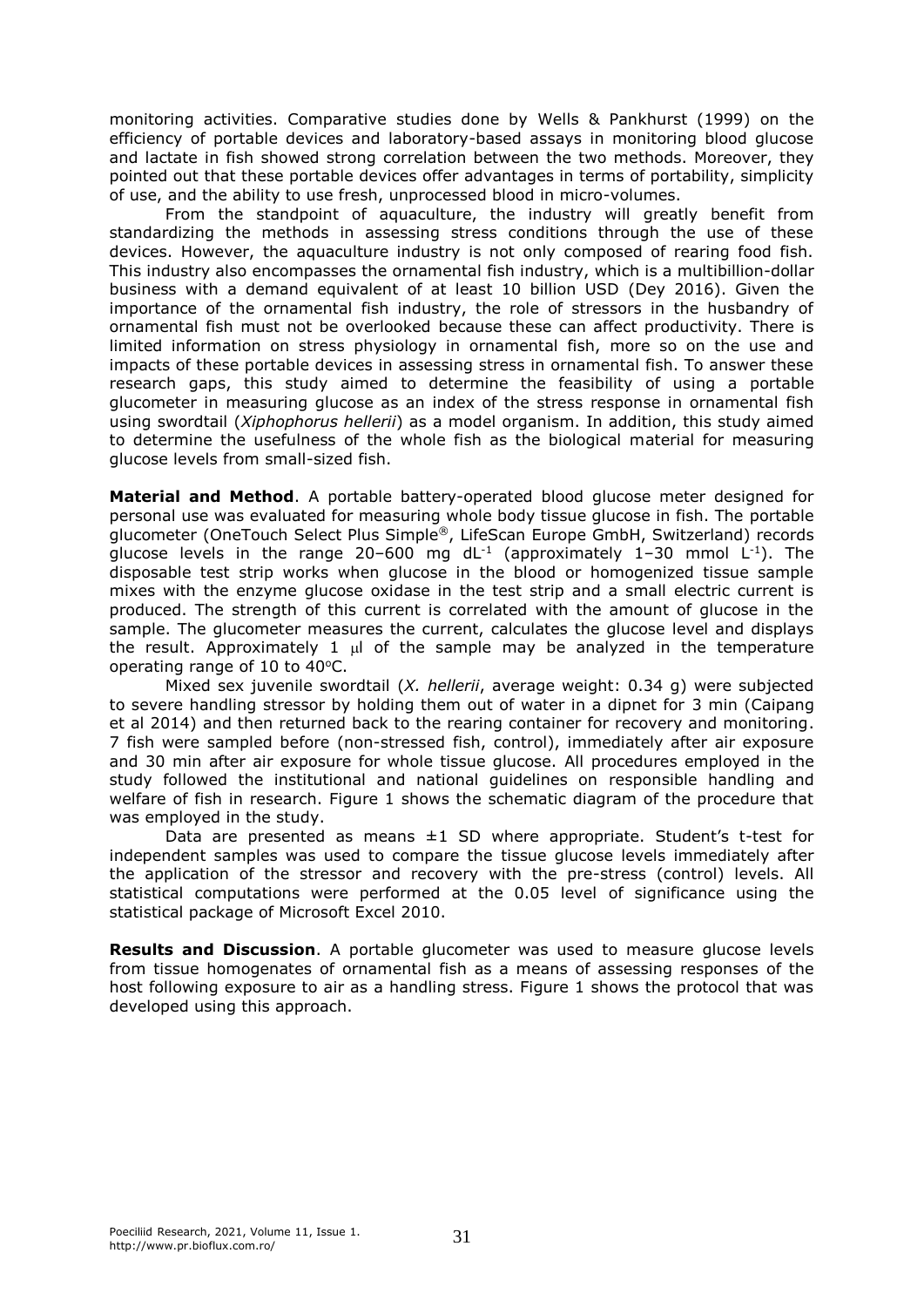

Figure 1. Schematic diagram of measuring tissue glucose in ornamental fish using a portable glucometer.

Briefly, individual fish from the control (pre-stress), immediately after air exposure and recovery (30 min post-air exposure), were extracted immediately from the container, killed and weighed. The fish were placed in individual 1.5 mL microfuge tubes and an equal volume of normal saline solution  $(0.9\%$  NaCl w/v) was added. The fish were homogenized on ice using a plastic pestle, centrifuged at 4000 rpm for 30 sec and the supernatant was transferred to a new microfuge tube. A disposable glucose strip was attached to the glucometer, then the tip of the strip was dipped into the tissue homogenate. Glucose level was immediately read and recorded. After recording, the glucose strip was carefully removed and properly disposed. The surface of the glucometer was disinfected with 75% ethanol after every reading to prevent contamination. All tissue homogenates were placed on ice during the assays.

Tissue glucose was monitored in swordtail before air exposure, immediately after air exposure for 3 min and during recovery (30 min post-air exposure). Figure 2 shows the levels of glucose in the fish. Swordtail exhibited a significant rise in tissue glucose immediately after exposure to air for 3 min. During recovery, the tissue glucose decreased and the levels were returning to the pre-air exposure (control) levels.

In the present study, tissue glucose in swordtail increased following exposure to a handling stress. In this case, handling stress was in the form of air exposure for 3 min. The results obtained in this study were consistent with the observed increase in blood glucose following a stress episode (Iwama et al 1995; Morgan & Iwama 1997; Wells & Pankhurst 1999; Gomes 2007; Caipang et al 2014). The increased level of tissue glucose that were observed in fish immediately after exposure to a stressor is an indicator that the organism is likely undergoing a stress hyperglycemia, which is an evolutionarily preserved response that enables the host to survive during periods of severe stress (Barreto & Volpato 2006; Soeters & Soeters 2012; Marik & Bellomo 2013). However, tissue glucose did not remain at elevated levels during recovery, which were in contrast to earlier studies on fish (Gomes 2007; Caipang et al 2014). Gomes (2007) observed an elevated blood glucose in pirarucu (*Arapaima gigas*) even during recovery at 24 hours post-air exposure, while Caipang et al (2014) observed two peaks in juvenile Atlantic cod (*Gadus morhua*) during recovery following acute handling stress. The differences on the regulation of glucose levels in fish as a response to a stressor could be due to the species of fish, the type and duration of the stress episode and the sampling times that were employed during the conduct of the studies (Swift 1983; Barton & Schreck 1987).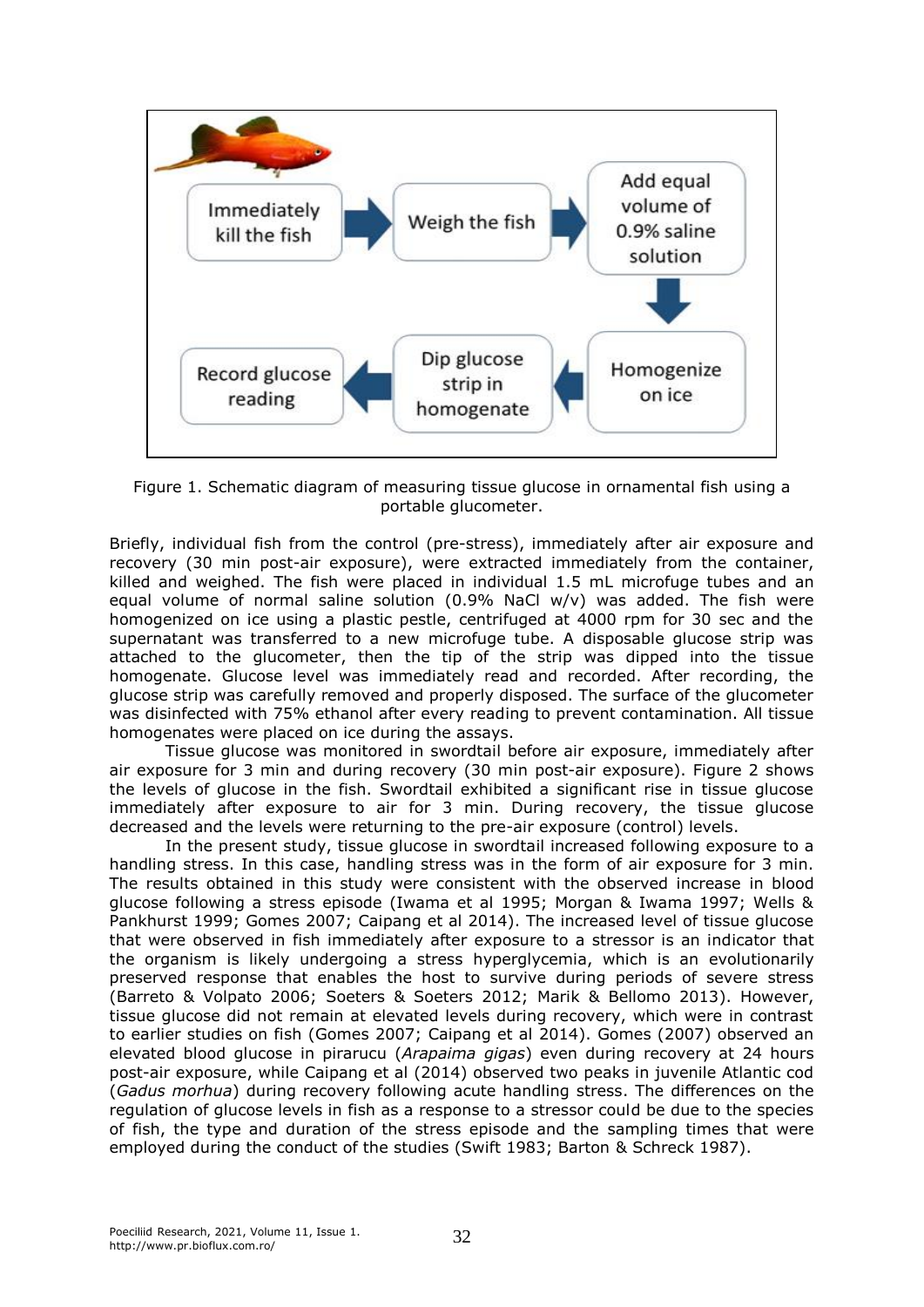

Figure 2. Tissue glucose in swordtail as monitored by a portable glucometer following exposure to air; the column bar with an asterisk indicates significant difference from the initial group at  $p < 0.05$  (N=7).

Recent improvements in the design of portable glucometers allow the measurements of glucose levels below 2 mmol L<sup>-1</sup> (Wells & Pankhurst 1999). In our study, the minimum level of glucose that could be detected by the device was 1 mmol  $L^{-1}$ , indicating that this can detect even the relatively low glucose values typical of unstressed fish (Wood et al 1983; Madsen 1990). Because of this, the use of glucose as a stress indicator may be monitored far better than the range of tests that were conducted by Morgan & Iwama (1997). Portable glucometers have been utilized to measure glucose levels in fish during field samplings and in areas where there are limitations to access with laboratory-based assays in assessing the stress response (Iwama et al 1995; Wells & Pankhurst 1999). In these studies, the feasibility of using these handheld devices was tested in foodfish, namely, coho salmon (*Oncorhynchus kisutch*) and rainbow trout (*Oncorhynchus mykiss*) respectively. These were in contrast with the present study, where whole body (tissue) glucose was measured from ornamental fish. Because of its size, whole body was used to obtain samples in monitoring glucose levels from swordtail. Our results were in accordance with the expected pattern of increase, namely glucose levels significantly elevated following handling stress. In addition, this also indicates that for small fishes, the use of whole body as the biological material to measure various indices of stress is feasible both for laboratory assays and using portable devices.

**Conclusions**. Taken together, our results demonstrated that a portable glucometer has the potential to measure glucose levels in small fish using whole body (tissue) as the biological material. Monitoring tissue glucose in small ornamental fish using a glucometer can be used as an index of the secondary stress response in fish. This handheld device is easy to use and is readily accessible in resource-limited areas where regular field samplings for monitoring health and welfare in fish are conducted. Future studies should focus on establishing the correlation between cortisol levels and tissue glucose in response to stress. Moreover, there is also the need to validate the robustness of measuring tissue glucose using portable devices in comparison with the values obtained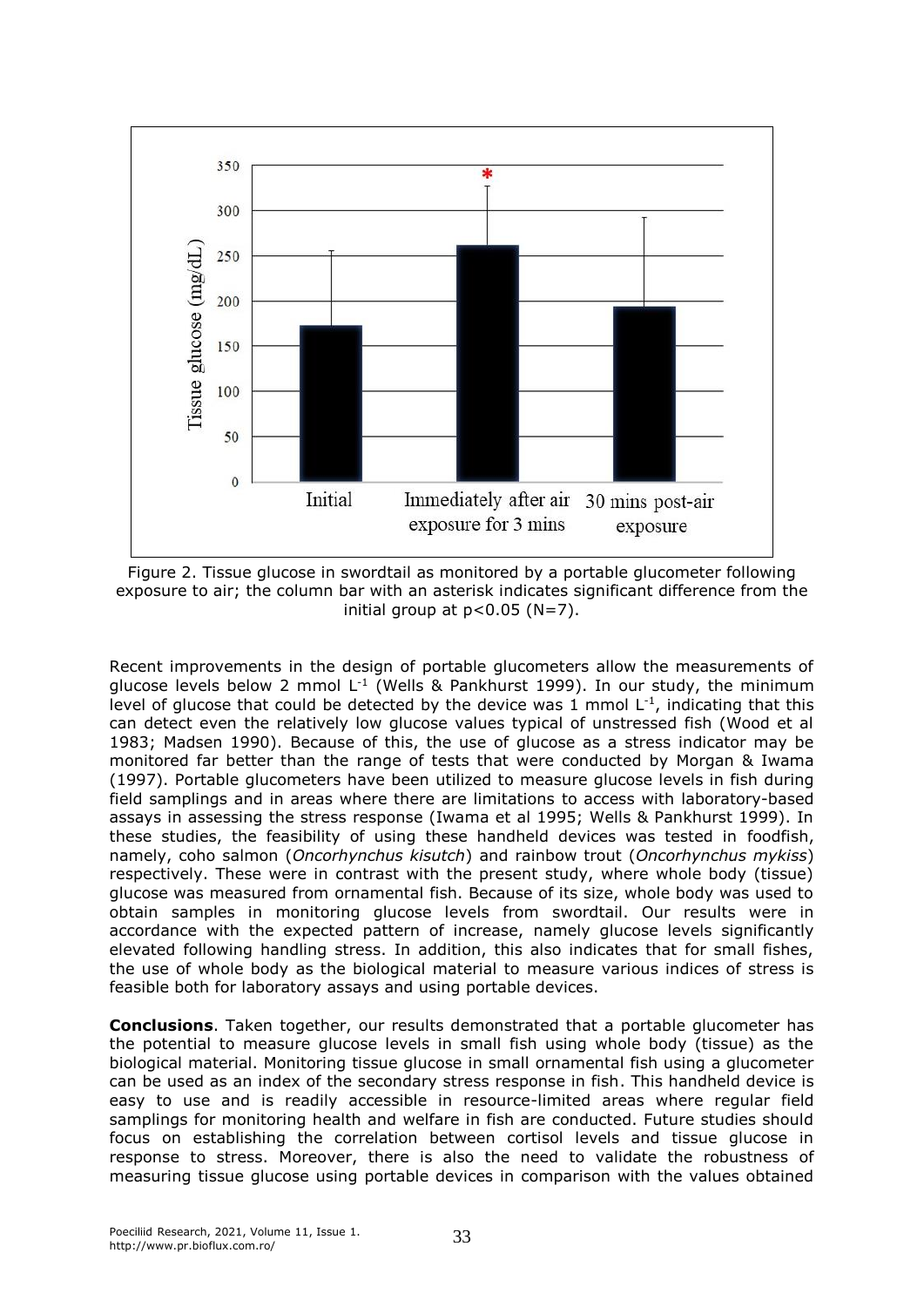using more sensitive laboratory-based assays. It is noteworthy to mention that these portable devices will only be suitable for use in the ornamental fish industry if reference values are well-established for particular species or strains of fish.

**Acknowledgements**. This study was supported by the University of San Agustin Professorial Chair Research Grant titled, "Gut Microbiome: A Potential Source of Probiotic Candidates for Ornamental Fish" awarded to CMA Caipang.

**Conflict of Interest**. The authors declare that there is no conflict of interest.

## **References**

- Adams S. M., 1990 Biological indicators of stress in fish. Symposium 8, American Fisheries Society, Bethesda, Maryland, USA, 191 p.
- Barreto R. E., Volpato G. L., 2006 Stress responses of the fish Nile tilapia subjected to electroshock and social stressors. Brazilian Journal of Medical and Biological Research 39(12):1605-1612.
- Barton B. A., 1997 Stress in finfish: past, present and future-a historical perspective. Fish stress and health in aquaculture, pp. 1-33.
- Barton B. A., Schreck C. B., 1987 Influence of acclimation temperature on interrenal and carbohydrate stress responses in juvenile chinook salmon (*Oncorhynchus tshawytscha*). Aquaculture 62(3-4):299-310.
- Caipang C. M. A., Fatira E., Lazado C. C., Pavlidis M., 2014 Short-term handling stress affects the humoral immune responses of juvenile Atlantic cod, *Gadus morhua*. Aquaculture international 22(4):1283-1293.
- Dey V. K., 2016 The global trade in ornamental fish. Infofish International 4(16):23-29.
- Gomes L. D. C., 2007 Physiological responses of pirarucu (*Arapaima gigas*) to acute handling stress. Acta Amazonica 37(4):629-633.
- Iwama G. K., Morgan J. D., Barton B. A., 1995 Simple field methods for monitoring stress and general condition of fish. Aquaculture Research 26(4):273-282.
- Madsen S. S., 1990 The role of cortisol and growth hormone in seawater adaptation and development of hypoosmoregulatory mechanisms in sea trout parr (*Salmo trutta* trutta). General and Comparative Endocrinology 79(1):1-11.
- Marik P. E., Bellomo R., 2013 Stress hyperglycemia: an essential survival response! Critical Care 17(2):1-7.
- Morgan J. D., Iwama G. K., 1997 Measurements of stressed states in the field. In: Fish stress and health in aquaculture. Iwama G. K., Pickering A. D., Sumpter J. I., Schreck C. B. (eds), Society for Experimental Biology Seminar Series 62, Cambridge University Press, Cambridge, England, pp. 247-268.
- Pankhurst N. W., van der Kraak G., 1997 Effects of stress on reproduction and growth of fish. In: Fish stress and health in aquaculture. Iwama G. K., Pickering A. D., Sumpter J. P., Schreck C. B. (eds), Cambridge University Press, New York, pp. 73- 93.
- Soeters M. R., Soeters P. B., 2012 The evolutionary benefit of insulin resistance. Clinical Nutrition 31(6):1002-1007.
- Swift D. J., 1983 Blood component value changes in the Atlantic mackerel (*Scomber scombrus* L.) subjected to capture, handling and confinement. Comparative Biochemistry and Physiology Part A: Physiology 76(4):795-802.
- Wedemeyer G. A., 1996 Interactions with water quality conditions. In: Physiology of fish in intensive culture systems. Springer, Boston, pp. 60-110.
- Wedemeyer G. A., Barton B., McLeay D. J., 1990 Stress and aclimation. In: Methods for fish biology. American Fisheries Society, Bethesda, Maryland, pp. 451-489.
- Wells R. M., Pankhurst N. W., 1999 Evaluation of simple instruments for the measurement of blood glucose and lactate, and plasma protein as stress indicators in fish. Journal of the World Aquaculture Society 30(2):276-284.
- Wood C. M., Turner J. D., Graham M. S., 1983 Why do fish die after severe exercise? Journal of Fish Biology 22:189-201.